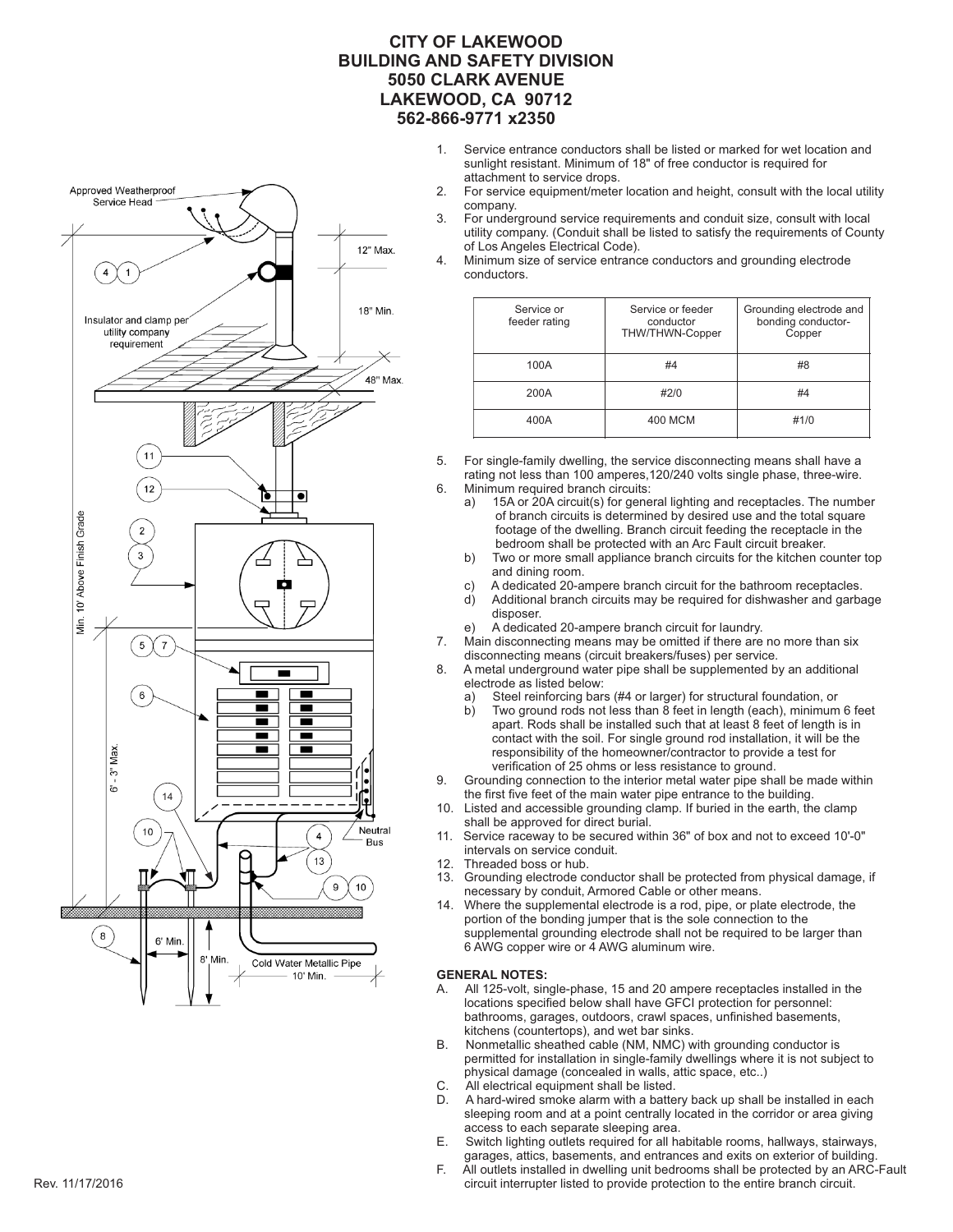## **OWNER/BUILDER CONTRACTOR**

## SOUTHERN CALIFORNIA EDISON (SCE) REQUIRES THAT ALL NEW SERVICE UPGRADES AND/OR SERVICE RELOCATIONS BE APPROVED BY EDISON PLANNING DEPARTMENT BEFORE ANY WORK BEGINS

SCE (800) 684-8123